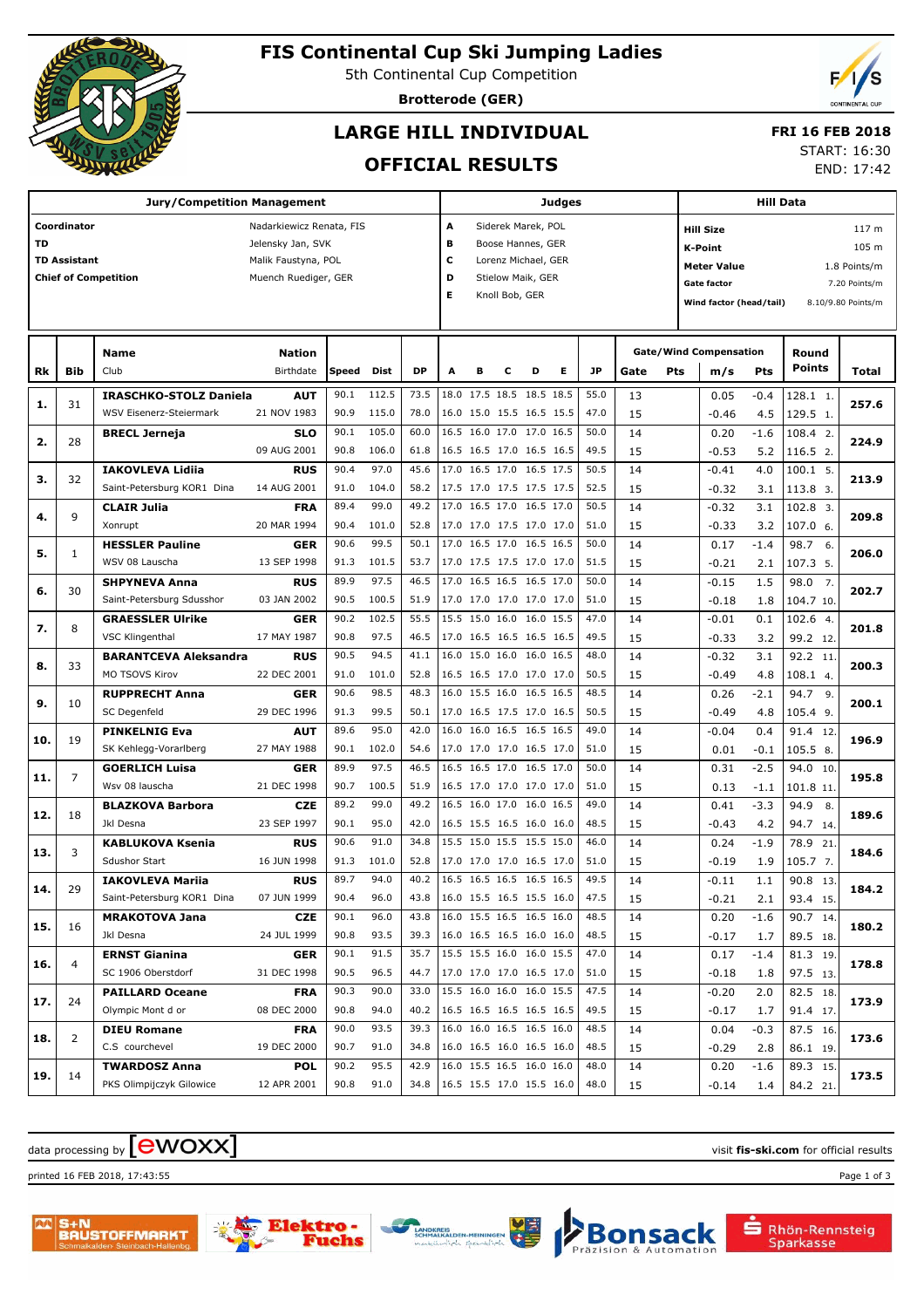

# **FIS Continental Cup Ski Jumping Ladies**

5th Continental Cup Competition

**Brotterode (GER)**



END: 17:42

## **LARGE HILL INDIVIDUAL**

#### **FRI 16 FEB 2018** START: 16:30

### **OFFICIAL RESULTS**

|     |            | <b>Name</b>                  | <b>Nation</b> |       |             |           |                          |                          |   |   |   |           |      |     | <b>Gate/Wind Compensation</b> |            | Round         |       |
|-----|------------|------------------------------|---------------|-------|-------------|-----------|--------------------------|--------------------------|---|---|---|-----------|------|-----|-------------------------------|------------|---------------|-------|
| Rk  | <b>Bib</b> | Club                         | Birthdate     | Speed | <b>Dist</b> | <b>DP</b> | A                        | в                        | C | D | Е | <b>JP</b> | Gate | Pts | m/s                           | <b>Pts</b> | <b>Points</b> | Total |
|     |            | <b>RAJDA Kinga</b>           | <b>POL</b>    | 89.8  | 94.5        | 41.1      |                          | 16.0 16.0 16.5 16.5 16.5 |   |   |   | 49.0      | 14   |     | 0.33                          | $-2.7$     | 87.4 17       |       |
| 20. | 12         | SS-R LZS Sokol Szczyrk       | 22 DEC 2000   | 90.4  | 91.0        | 34.8      |                          | 16.5 15.5 16.5 15.0 16.0 |   |   |   | 48.0      | 15   |     | $-0.23$                       | 2.3        | 85.1 20.      | 172.5 |
|     | 23         | <b>FREITAG Selina</b>        | <b>GER</b>    | 90.6  | 91.0        | 34.8      |                          | 16.0 16.5 16.5 16.0 16.5 |   |   |   | 49.0      | 14   |     | 0.49                          | $-4.0$     | 79.8<br>20.   |       |
| 21. |            | Sq Nickelhuette Aue          | 19 MAY 2001   | 91.0  | 93.5        | 39.3      |                          | 16.5 16.0 16.5 16.0 16.0 |   |   |   | 48.5      | 15   |     | $-0.48$                       | 4.7        | 92.5 16.      | 172.3 |
|     | 26         | <b>KOMAR Katra</b>           | <b>SLO</b>    | 89.5  | 86.0        | 25.8      |                          | 15.5 16.0 16.0 16.0 16.0 |   |   |   | 48.0      | 14   |     | $-0.20$                       | 2.0        | 75.8 22.      | 156.4 |
| 22. |            | Ssk Bohini                   | 16 MAY 2001   | 90.0  | 85.5        | 24.9      |                          | 16.0 16.0 16.5 16.0 16.0 |   |   |   | 48.0      | 15   |     | $-0.79$                       | 7.7        | 80.6 23.      |       |
| 23. | 15         | URBANIJA COZ Kaja            | <b>SLO</b>    | 89.9  | 84.0        | 22.2      |                          | 15.5 15.0 15.5 16.0 15.5 |   |   |   | 46.5      | 14   |     | $-0.04$                       | 0.4        | 69.1 23.      | 152.7 |
|     |            | Ssk Smartno na pohorju       | 19 FEB 2001   | 90.4  | 88.5        | 30.3      |                          | 15.5 16.0 16.0 15.5 16.0 |   |   |   | 47.5      | 15   |     | $-0.59$                       | 5.8        | 83.6 22.      |       |
| 24. | 13         | <b>LANCHO Arantxa</b>        | <b>GER</b>    | 90.2  | 76.5        | 8.7       |                          | 15.5 15.5 15.5 15.5 15.5 |   |   |   | 46.5      | 14   |     | 0.22                          | $-1.8$     | 53.4 28.      | 130.3 |
|     |            | Sq Nickelhuette aue          | 23 FEB 2000   | 90.7  | 85.5        | 24.9      | 15.5 16.0 16.0 16.0 16.0 |                          |   |   |   | 48.0      | 15   |     | $-0.41$                       | 4.0        | 76.9 24.      |       |
| 25. | 17         | <b>ROESTAD Karoline</b>      | <b>NOR</b>    | 90.1  | 82.5        | 19.5      |                          | 15.5 16.0 15.5 16.0 15.5 |   |   |   | 47.0      | 14   |     | 0.43                          | $-3.5$     | 63.0 24.      | 128.3 |
|     |            | Skogn II                     | 12 JUN 1995   | 90.5  | 80.5        | 15.9      | 15.0 15.5 15.5 15.0 15.0 |                          |   |   |   | 45.5      | 15   |     | $-0.40$                       | 3.9        | 65.3 25.      |       |
| 26. | 5          | <b>KREPELKOVA Marta</b>      | <b>CZE</b>    | 89.8  | 78.0        | 11.4      |                          | 15.0 14.5 15.0 15.5 15.5 |   |   |   | 45.5      | 14   |     | $-0.36$                       | 3.5        | 60.4 25.      | 125.6 |
|     |            | Ski Klub harrachov           | 18 JUN 1991   | 90.2  | 81.5        | 17.7      | 15.5 15.5 15.5 15.0 15.0 |                          |   |   |   | 46.0      | 15   |     | $-0.15$                       | 1.5        | 65.2 26.      |       |
| 27. | 21         | <b>KARPIEL Kamila</b>        | <b>POL</b>    | 90.4  | 81.0        | 16.8      |                          | 15.5 14.0 14.5 14.0 15.0 |   |   |   | 43.5      | 14   |     | 0.00                          | 0.0        | 60.3 26.      | 124.6 |
|     |            | AZS Zakopane                 | 25 NOV 2001   | 90.9  | 83.5        | 21.3      | 15.5 14.5 14.0 14.0 14.5 |                          |   |   |   | 43.0      | 15   |     | 0.00                          | 0.0        | 64.3 27.      |       |
| 28. | 25         | <b>PAGNIER Josephine</b>     | <b>FRA</b>    | 89.8  | 75.5        | 6.9       |                          | 15.5 15.5 15.0 15.5 15.0 |   |   |   | 46.0      | 14   |     | $-0.06$                       | 0.6        | 53.5 27.      | 116.6 |
|     |            | Chaux Neuve                  | 04 JUN 2002   | 90.4  | 79.5        | 14.1      |                          | 15.0 16.0 15.0 15.0 15.0 |   |   |   | 45.0      | 15   |     | $-0.41$                       | 4.0        | 63.1 28.      |       |
| 29. | 27         | <b>SDERZHIKOVA Valentina</b> | <b>KAZ</b>    | 90.1  | 77.0        | 9.6       |                          | 15.0 14.0 12.0 14.5 14.5 |   |   |   | 43.0      | 14   |     | 0.14                          | $-1.1$     | 51.5<br>29.   | 114.0 |
|     |            | Almaty Skiclub               | 30 JAN 2001   | 90.6  | 81.5        | 17.7      |                          | 14.5 14.0 14.0 14.5 14.5 |   |   |   | 43.0      | 15   |     | $-0.18$                       | 1.8        | 62.5 29.      |       |
| 30. | 20         | <b>SHISHKINA Veronika</b>    | <b>KAZ</b>    | 88.8  | 68.5        | $-5.7$    |                          | 15.0 14.0 15.0 14.0 13.5 |   |   |   | 43.0      | 14   |     | $-0.14$                       | 1.4        | 38.7 30.      | 74.8  |
|     |            | Almaty Ski club              | 18 AUG 2003   | 89.5  | 67.0        | $-8.4$    |                          | 14.5 14.0 14.5 14.5 13.5 |   |   |   | 43.0      | 15   |     | $-0.15$                       | 1.5        | 36.1 30.      |       |

|       | Not qualified for final round |                           |             |      |      |                                           |  |  |  |  |  |                                           |    |         |        |      |
|-------|-------------------------------|---------------------------|-------------|------|------|-------------------------------------------|--|--|--|--|--|-------------------------------------------|----|---------|--------|------|
| 31.   | 22                            | KIL Joanna                | <b>POL</b>  | 90.4 | 64.5 |                                           |  |  |  |  |  | $-12.9$   15.0 13.5 13.5 13.5 13.5   40.5 | 14 | $-0.37$ | 3.6    | 31.2 |
|       |                               | Azs Zakopane              | 09 JUL 2000 |      |      |                                           |  |  |  |  |  |                                           |    |         |        |      |
| ' 32. |                               | SIDLOVA Viktoria          | <b>SVK</b>  | 88.7 | 54.5 | $-30.9$   14.0 12.5 13.0 13.0 13.0   39.0 |  |  |  |  |  |                                           | 14 | 0.06    | $-0.5$ | 7.6  |
|       |                               | Sk Kartik banska bystrica | 12 MAR 2001 |      |      |                                           |  |  |  |  |  |                                           |    |         |        |      |

| Did not start     |                    |  |
|-------------------|--------------------|--|
| <b>Bib</b>        | Name               |  |
| . .<br><b>. .</b> | FORSSTROEM Susanna |  |

|           | <b>Weather Information</b> |      |      |                 |        |              |     |  |  |  |  |  |  |  |  |
|-----------|----------------------------|------|------|-----------------|--------|--------------|-----|--|--|--|--|--|--|--|--|
|           |                            | Snow | Air  | <b>Humidity</b> |        | Wind $[m/s]$ |     |  |  |  |  |  |  |  |  |
|           | Weather                    | [°C] | [°C] | [%]             | Min    | Avg          | Max |  |  |  |  |  |  |  |  |
| 1st round | overcast                   | $-7$ |      | 81              | $-0.4$ | 0.0          | 0.4 |  |  |  |  |  |  |  |  |
| 2nd round | overcast                   | $-7$ | u    | 79              | $-0.7$ | $-0.3$       | 0.1 |  |  |  |  |  |  |  |  |

 $\frac{1}{2}$  data processing by  $\boxed{\text{ewOX}}$ 

printed 16 FEB 2018, 17:43:55 Page 2 of 3





Bor